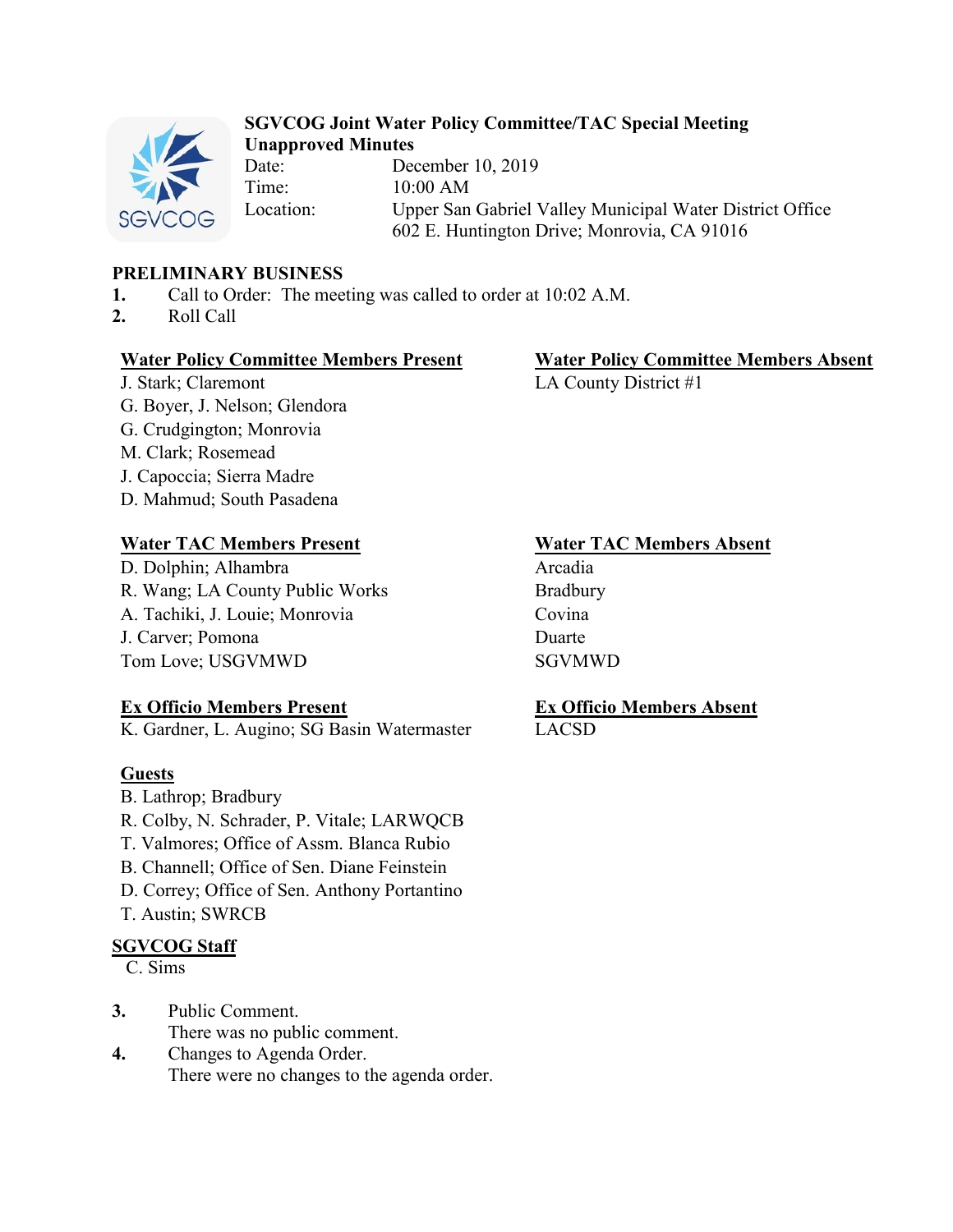## **CONSENT CALENDAR**

**5.** Water Committee/TAC Meeting Minutes

J. Capoccia, Sierra Madre, indicated that he was absent from the October meeting. K. Gardner, SG Basin Watermaster, indicated that Lauren Augino, had been in attendance at the October meeting.

**There was a motion to approve the consent calendar, with the changes indicated above. (M/S: G. Boyer/M. Clark).**

#### **[MOTION PASSED]**

| AYES:           | Claremont, Glendora, Monrovia, Rosemead, Sierra Madre, South Pasadena, LA |
|-----------------|---------------------------------------------------------------------------|
|                 | County District #1, Alhambra, Monrovia, Pomona, Sierra Madre, LACDPW,     |
|                 | <b>USGVMWD</b>                                                            |
| <b>NOES:</b>    |                                                                           |
| <b>ABSTAIN:</b> |                                                                           |
| <b>ABSENT:</b>  | LA County District #1, Arcadia, Bradbury, Covina, Duarte, SGVMWD          |

### **PRESENTATIONS**

**6.** SB 205 (Hertzberg) Implementation

H. Marley, Assistant Executive Officer from the Los Angeles Regional Water Quality Control Board, and Tamarin Austin, from the State Water Resources Control Board, presented on the implementation of SB 205 (Hertzberg). They provide an overview of the legislation and clarified what cities were expected to do in order to comply. There were questions on the availability of information for both cities and businesses and usage of the NAICS, rather than the SIC code. There were also clarification questions on how businesses would be expected to comply with their NPDES permit requirements. There was a brief discussion on how cities were implementing SB 205 (Hertzberg) in their cities.

#### **DISCUSSION ITEMS**

**7.** 2020 Legislative Priorities

Staff provided a brief overview of the proposed 2020 legislative priorities related to water. The following modifications were made to the proposed priorities:

- The priority to advocate for any needed legislative solutions for innovative projects that allow cities to implement MS4 Permit projects was removed.
- The third bullet was modified to read "Advocate for water rights assignment to MS4 agencies for 'new' infiltrated water that is otherwise not currently captured by existing infrastructure."

### **There was a motion to approve the 2020 Legislative Priorities, with the changes indicated above. (M/S: J. Nelson/G. Crudgington).**

#### **[MOTION PASSED]**

| AYES:                  | Claremont, Glendora, Monrovia, Rosemead, Sierra Madre, South Pasadena, LA |
|------------------------|---------------------------------------------------------------------------|
|                        | County District #1, Alhambra, Monrovia, Pomona, Sierra Madre, USGVMWD     |
| <b>NOES:</b>           |                                                                           |
| <b>ABSTAIN: LACDPW</b> |                                                                           |
| <b>ABSENT:</b>         | LA County District #1, Arcadia, Bradbury, Covina, Duarte, SGVMWD          |

## **UPDATE ITEMS**

**8.** Legislative Updates